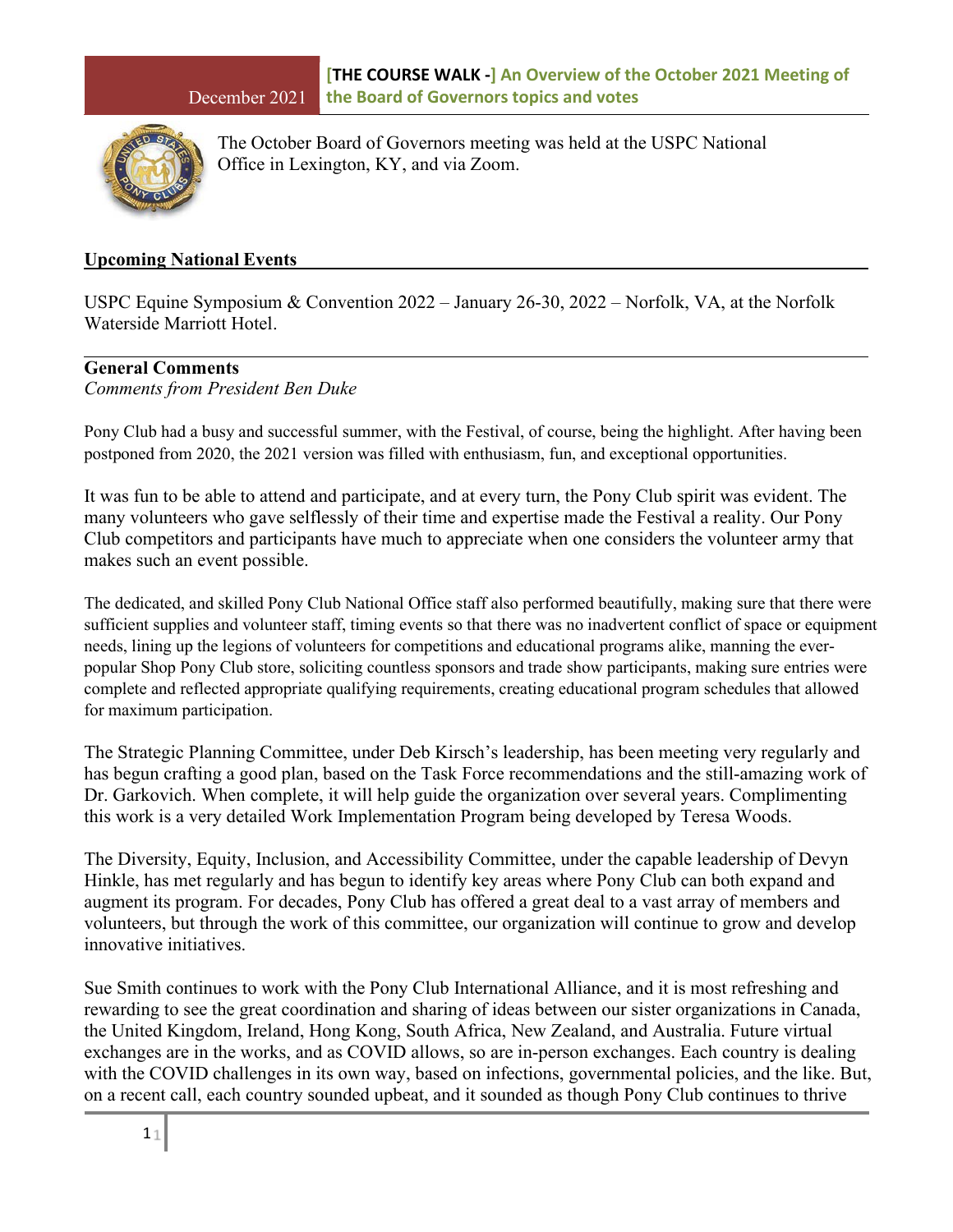around the globe.

It's hard to believe, but we are quickly approaching a change in the leadership at USPC. Jennifer Sweet, Teresa Woods, and I have been working together for some time now to ensure a smooth and seamless transition. Jennifer has an incredible passion for Pony Club, and both her vision and her determination to see things through thoughtful lenses will serve our organization well. The three of us will continue to work over the next few months, and I can assure everyone that Pony Club will thrive and grow under Jennifer's tenure.

# *Comments from Executive Director Teresa Woods*

Since the May meeting, USPC organized and successfully completed Festival 2021, an event that was four years in the making; was a contributing partner in Equitana USA, an event that was two years in the making; and produced the documentary, "Where it All Begins," the first documentary in the history of USPC. Yes, the past few months have been very busy, but very productive!

I would like to take a moment to thank the National Office Team for their extraordinary efforts in making Festival 2021 possible. Special thanks to Activities and Instruction for overseeing every detail, from the early planning stages to the day of moving out. It is hard to describe the monumental efforts and long hours that go into an event of this magnitude, staff and volunteers carried out their duties with skill, commitment, and boundless energy!

In early October, USPC participated in Equitana USA as an educational partner. The entire USPC educational traveling display (1,000 sq feet of interactive educative stations) was set up on-site at the Kentucky Horse Park. USPC's agreement with Equitana USA allowed USPC members free admittance to the event, of which several members and clubs took advantage. USPC received many compliments on the educational display, had a lot of interaction with members and non-members, answered several questions on how to join a club or center, and had many discussions with other equine organizations about partnerships.

USPC recently partnered with The Equine Network as a part of Horse Week, an entire week of programming focused on the horse which aired October 3 - 9 on Horse Week TV. USPC commissioned a 45-minute documentary, "Where it all Begins" that first aired on October 6. The documentary, filmed on location at the Kentucky Horse Park during this year's Festival Championships, followed the journey of two members as they prepared for and competed during Championships. USPC now has a limited license to share the link on our website and social media platforms, so if you missed the documentary, it will soon be available to watch. The marketing and development potential this documentary affords us is incredible.

Technology continues to be an essential resource for Pony Club, and a vital component to being more staff-driven and accomplishing USPC's strategic goals. Thank you to Alyssa Sands, Systems Administrator for the following highlights of current projects and completions:

- $\triangleright$  Introduction of the first steps in monitoring adult member and volunteer compliance regarding Policy #0900, Member & Volunteer Safety and Protection.
- New partnership with SafeSport™ and integration with their new training platform via the Absorb learning management system.
- $\triangleright$  Continued updates to the Centralized Financial Reporting System based on the feedback of needs from Treasurers.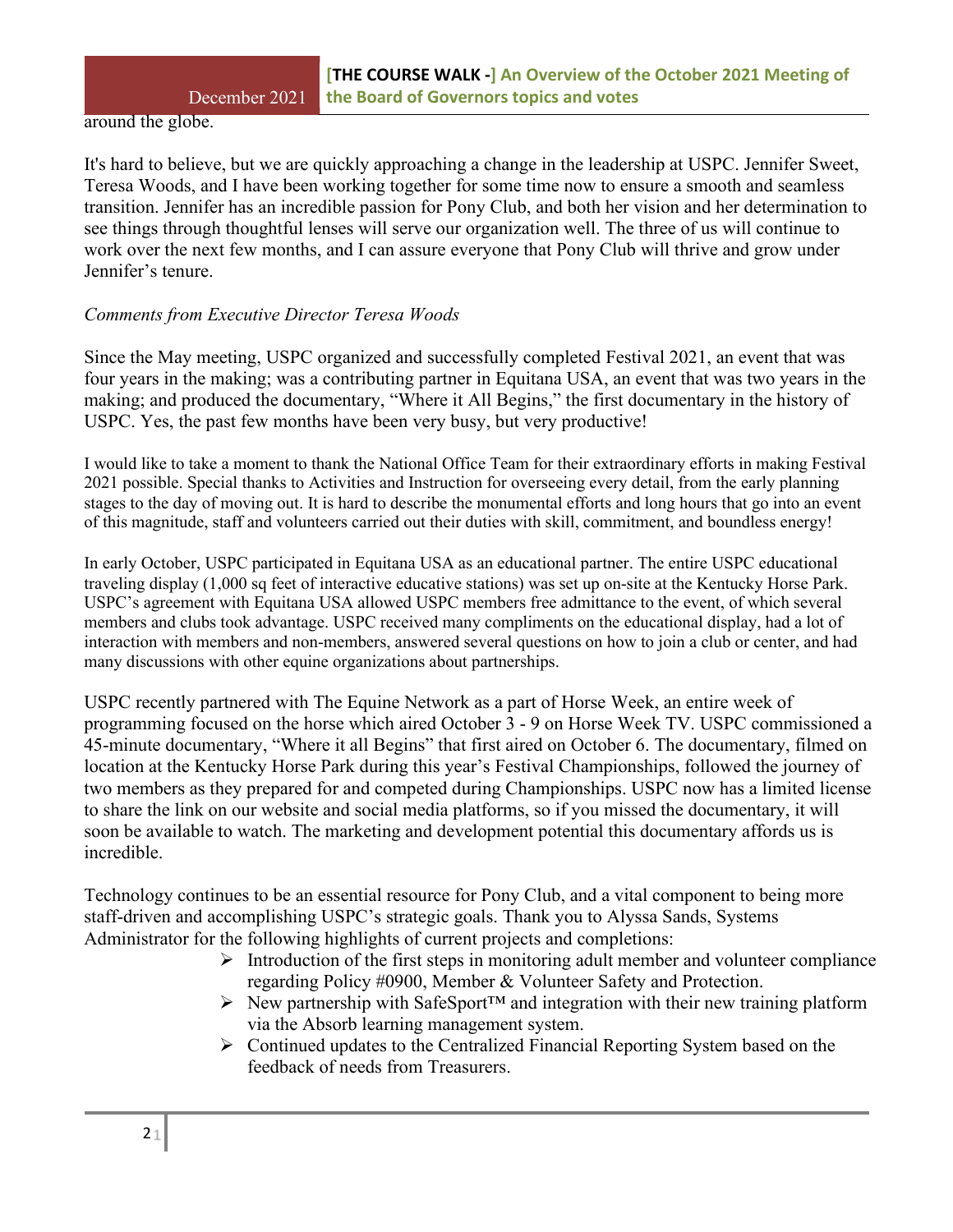- $\triangleright$  Transition to Google Groups from the Yahoo! Digests as the digests were discontinued by Yahoo!
- Launch of a brand-new online profile for USPC accountholders.
- $\triangleright$  Renewed contract with PheedLoop for continued use during the Equine Symposium & Convention and upcoming Championships.
- $\triangleright$  Purchase of multiple laptops and docking stations to allow staff the continued flexibility to work from home as needed.

### **Report from the Treasurer/Finance Committee**

The Board approved the 2022 Operating Budget and the Capital Purchase request for a new server in 2022.

### **Report of VP of Instruction**

The Horse Management (HM) Committee is reviewing the HM requirements for rallies and score sheets per the Task Force Recommendations. The committee has added a year of mentoring for all new Chief Horse Management Judges (CHMJ's) with the Provisional Coordinator making the transition from Provisional to fully approved Chief more fluid. The committee evaluated the current Assistant Horse Management Judges (AHMJ's) training materials and continues to plan videos and a handbook for AHMJ training.

The National Testing Curricula Committee create three new videos and a detailed PowerPoint in subject areas where the topics were minimal.

The National Testing program is now functioning with the administrative task force recommendations in place. The Instruction Department at the National Office is managing all the administrative tasks and in consultation with the Instruction Director and/or the National Testing Committee Chairs has made testing panel assignments.

The National Youth Congress (NYC) committee is working with the Development Department to raise \$10,500.00, which is needed to put on a successful in-person program during the 2022 Equine Symposium & Convention. The program has been condensed into a two-day program (Thursday and Friday).

The Regional Instruction Committee is gathering information from each Regional Instruction Coordinator (RIC) on what has been successful or not in their region on instruction topics and education to members. This information will help guide the RIC training/workshops for the 2022 Equine Symposium & Convention.

Festival Education offered 24 workshops and had 215 mounted participants;124 unmounted participants; D-camp 44 participants; Dressage 4 Kids 10 participants; and 10 non-members participated in unmounted workshops/clinics.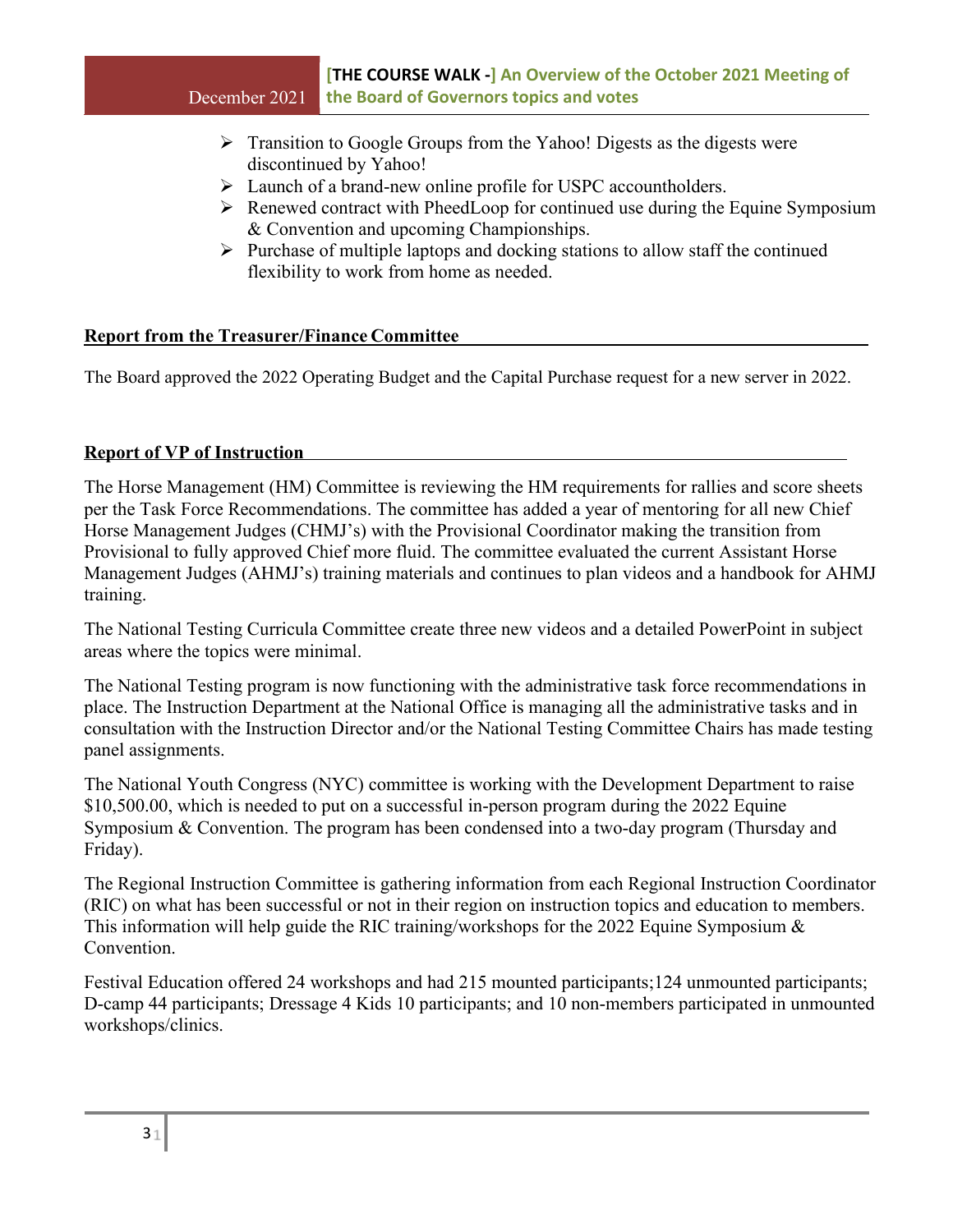The Instruction Department has been working on Committee Structure from the Task Force Recommendations.

Proposed changes to Instruction Committees: Instruction Council to remain with a chair(s) from each committee and at-large members to the council. Working groups may be invited as needed to the council.

- Retire the Curricula & Standards Committee as the Standards will be developed by the USPC Standards and Testing Committee D-A.
- USPC Standards and Testing Committee D-A (New Committee)
	- o In conjunction with the Instruction Department, this committee will help review and revise the Standards of Proficiency, test sheets, and testing requirements across the USPC educational continuum D-A.
	- $\circ$  In conjunction with the Instruction Department will help to prepare guidelines for testing at both the local and national levels.
- The National Testing Committee will be renamed as Examiners Committee to encompass not just the national examiners but to include others that test at the local level to increase the pool and education of all examiners D through A level for consistency. Since national testing administration, Standards review, and testing requirements will now be overseen by the new USPC Standards and Testing Committee D-A, the new focus of the Examiners Committee is below.
	- $\triangleright$  To recruit and approve national examiner apprentices and provide mentorship for apprentices
	- Supports the National Office to maintain the roster of current National Examiners and apprentices.
	- $\triangleright$  In conjunction with the National Office assists in assigning panel of National Examiners to national level tests.
	- $\triangleright$  Acts as resources for examiners in the field
	- $\triangleright$  Assists the Regional Instruction Committee with providing resources and training for local level examiners.
	- $\triangleright$  In conjunction with the Instruction Department will organize yearly training at the USPC Symposium and Convention for the NE's and local level Examiners and/or online as needed throughout the year.
- D through C-2 Curricula Committee In conjunction with the Instruction Department will help create and revise educational material to support the Standards of Proficiency, D through C-2 levels.
- National Testing Curricula Committee In conjunction with the Instruction Department will help create and revise educational material to support the Standards of Proficiency, H-B through A levels.
- Horse Management Committee
	- To recruit and approve Provisional Chief Horse Management Judges and to provide mentorship
	- Works with the Horse Management Organizers (HMOs) and CHMJ's to help provide HM education at the local level for members and volunteers.
	- $\triangleright$  In conjunction with the Instruction Department supports the revision of the HM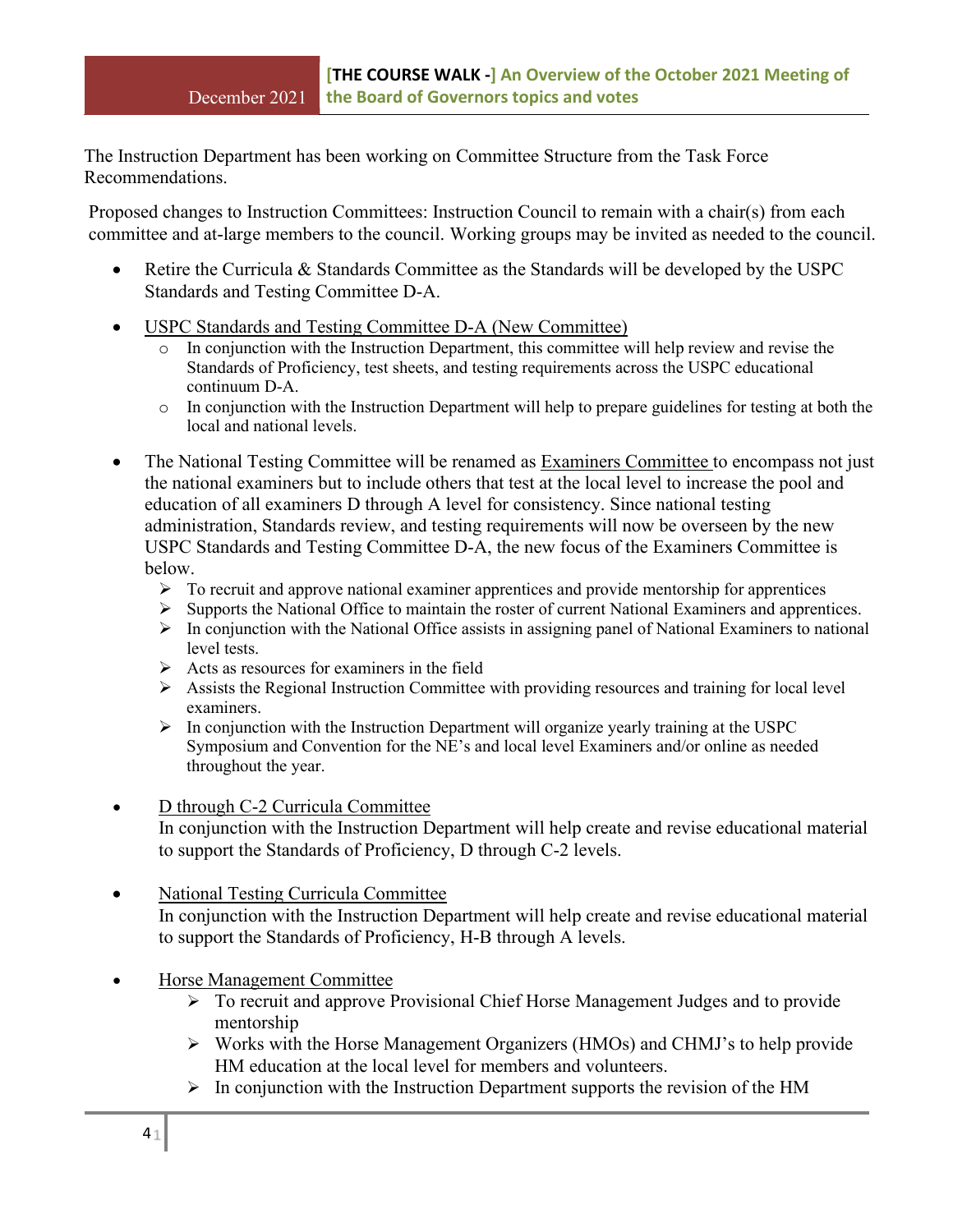# **[THE COURSE WALK -] An Overview of the October 2021 Meeting of** December 2021 **the Board of Governors topics and votes**

# Handbook

- $\triangleright$  Assists the Instruction Department to maintain the roster of current CHMJs and Provisionals
- $\triangleright$  Acts as resources for CHMJs at rallies
- $\triangleright$  In conjunction with the Instruction Department will organize yearly training at the USPC Equine Symposium and Convention for the CHMJ's and HMO's and/or online as needed throughout the year.

The following Committees will remain the same. The Instruction Department is working to update its duties and responsibilities.

- Regional Instruction Committee
- Visiting Instruction Committee
- National Youth Congress Committee.

The Board approved the Instruction Committee structure based on the Task Force recommendations.

# **Report of VP of Activities**

Festival Championships had a total of 659 competitors with eight national Championships awarded, and two invitationals (Western Trail and Gymkhana).

Festival 2024 will be at the Kentucky Horse Park July 15-22, 2024, with a closing date (Championships) of June 24.

The newly formed Activities Committees: Competitions, Discipline Education, Discipline Promotion, and Special Opportunities have all at least one meeting and are scheduled to have monthly calls.

International Exchanges

- The Canadian Pony Club is hosting a Virtual Quiz competition on December 5.
- The 2021 Foxhunting Exchange has been postponed due to COVID-19 and travel concerns. USPC is now scheduled to host International Foxhunting Exchange, November 18 – 27, 2022. With the additional postponement, two positions on the team need filling. Applications are now open.
- International Mounted Games Exchange Australia is planning to host the next exchange in 2023, with dates and details to be determined.
- International Tetrathlon Exchange The 2020 exchange was canceled, and the next exchange is tentatively scheduled for 2023. The three selected USPC team members remain eligible for the 2023 competition.
- International Quiz Exchange USPC is tentatively scheduled to host Quiz again in 2023.

# **Report of VP of Regional Administration**

 The Member Services Department's annual review and processing of club and center year-end reports are underway with the November 15 deadline in place as usual. Improvements to the online system, specific to individual profiles, and management of club sponsors and volunteers through club/center records are in place to increase functionality for leaders. Many of these updates are also necessary to facilitate enforcement of Policy #0900 for adult members, local level examiners and instructors/clinicians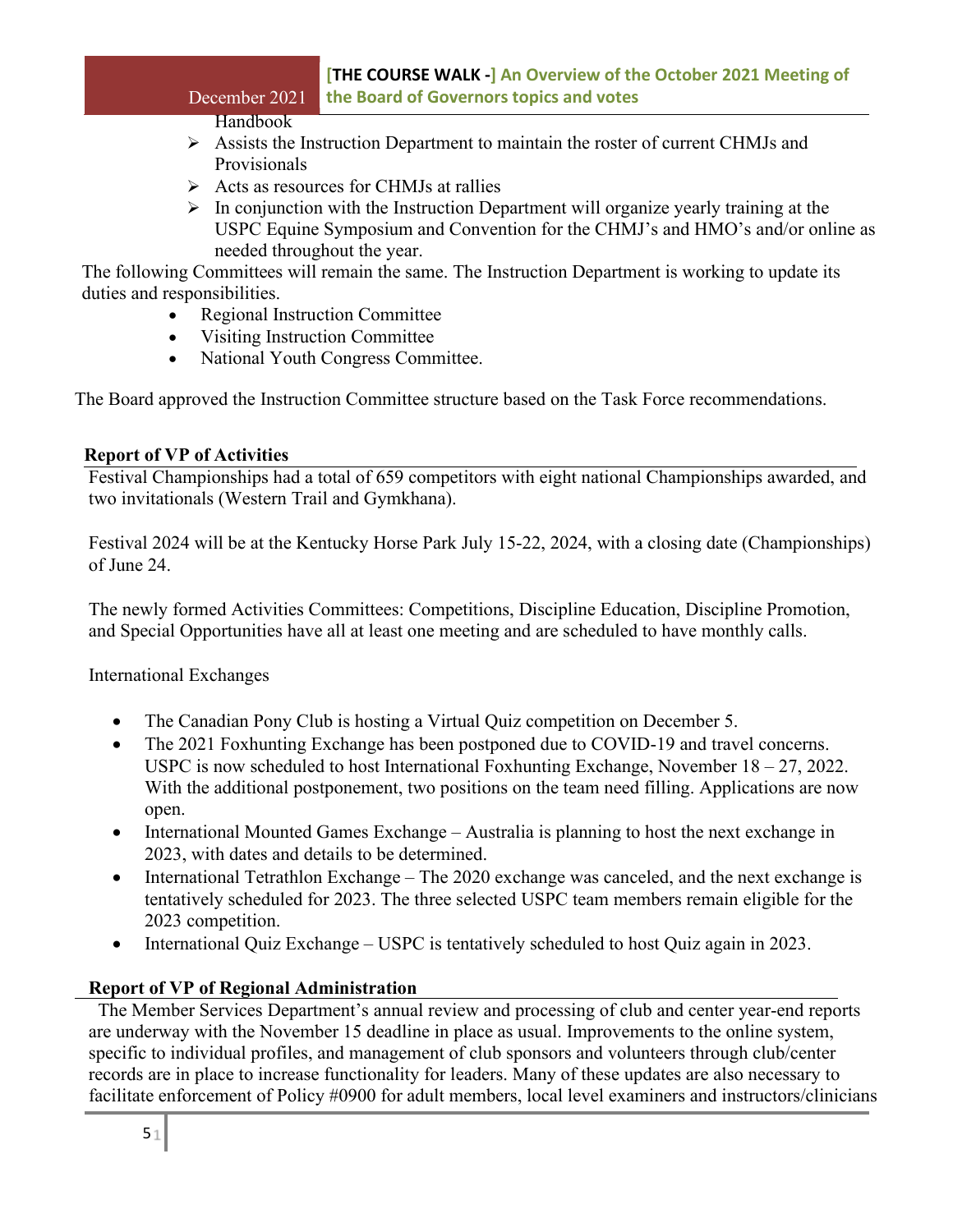as enforcement begins in 2022.

Membership numbers for 2021 indicate a strong "COVID recovery" aligning with anecdotes that riding and equine access have been popular throughout the pandemic.

Regional Administration is working with Activities to determine options for "hybrid" – simultaneous inperson and online – leadership training sessions during the convention. Additionally, RA is exploring options to include professional/personal development sessions in collaboration with the Activities and Instruction Departments. Such a session would be presented by an outside source, possibly in conjunction with Pony Club representation, to tailor the message to our unique audience. The leadership social event typically held for local and regional leaders will be held onsite this year. Regarding ongoing leadership training, Regional Administration in conjunction with the Regions will develop training outreach in a virtual format as a supplement to preferred in-person training.

Regional Administration / Member Services continues to work with the Compliance Coordinator regarding club, center, and region leader compliance. Please note that starting January 1, 2022, adult members must comply with Policy #0900 and that local examiners, instructors, and clinicians will follow later in 2022.

Regional Administration determined that the Membership Committee should be discontinued. However, current, and future, effective and efficient Regional Administration does need some—not all—of the functions and capabilities that were previously found in earlier Regional Council committees. In addition, the pandemic environment clarified an ongoing need for liaison relationships between Regional Administration and members and local/region leaders that cannot be sustained without formal engagement from a committee with that task. The Membership Committee has drafted a proposal for a "Region Resource Committee" for consideration and review by the Governance Committee.

# **National Youth Board (NYB) Report**

The following are our 2021 overarching goals:

- Increase USPC member engagement and interest.
- Continue to generate and develop new innovative and modern ideas.
- Connect with the USPC members at large.
- Maximize NYB recognition

The Marketing Committee in collaboration with the USPC National Office has created visually appealing, engaging, and educational Instagram content which allows the NYB to support intercommunication between members and leadership alike. The committee produced and collected writing pieces and photographs to be used on the USPC Blog along with sharing individual member experiences, NYB Committee updates, and educational materials.

The Pin Promise Committee would like to propose the idea to have special edition pins for Championship riders attending their 1<sup>st</sup>, 5<sup>th,</sup> or 10<sup>th</sup> Championships. They would be designed as Banner Pins and be for sale through Shop Pony Club during Championships. The committee created a blog post on how to collect pins and show them off during Festival and received many photos. Discussions about creating pins for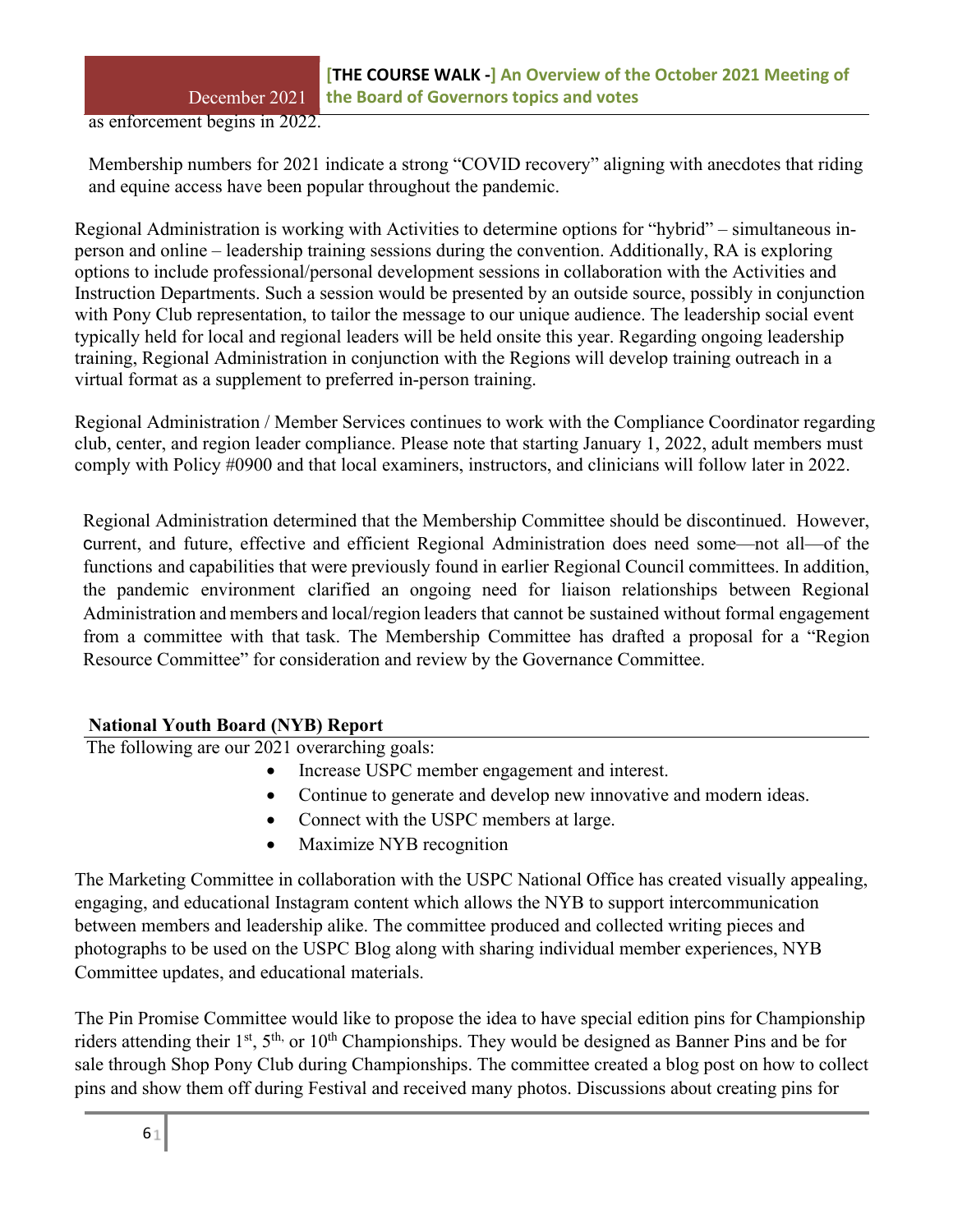special occasions e.g., 17th anniversary for a Pony Club, AAA certification, or an A certification, this is a work in progress.

The Regional Youth Board (RYB) Committee continues to update its page on the website with usable documents and information that is clear, concise, and up to date while making it more engaging and appealing to members. The RYB has discussed with the Upper-Level Committee the idea of goodie-bags to members who are taking their National Certifications, the NYB would like to support this idea.

The Service Committee is waiting on confirmation with the Untamed Spirits Therapeutic & Educational Program in Virginia Beach, VA for their 2022 Service Project during the Equine Symposium and Convention. The Festival Service Project which ran through the Championships portion this year was a huge success. Competitors from all disciplines entered the challenge. The committee has been asked to record a podcast, which will likely occur during the Equine Symposium & Convention when committee members are together and will include a recap of the Service Project during the Convention, the Festival Service Project, and general service opportunities throughout the year.

The Film Competition Committee will be in discussion on moving forward with this project as it was successful in the past and hope to offer it at the 2022 Equine Convention & Symposium.

The Upper Level Committee would like to recommend that the National Youth Congress (NYC) requirements be changed to include more members as it is often a steppingstone to the National Youth Board. The NYC program currently requires a national level certification and there is an age requirement of 18-23 years old. The NYB requires a C-1 certification or above and be 18-23 years old.

Equine Scholars Programs Proposal – The purpose of the USPC Equine Scholars Program is to celebrate and recognize USPC members who have excelled in higher education while simultaneously serving their USPC communities. This is open to college-age members and would be based on their G.P.A. and volunteer hours per semester. The Board of Governors had several questions about the proposal which the NYB will take back to the committee for clarifications and then bring it back to the Board of Governors

# **Pony Club International Alliance (PCIA) Report**

The Pony Club (United Kingdom) and USPC were the only two countries to hold in-person championships in 2021.

The New Zealand Pony Club is working on getting rider and coach certifications online; virtual membership cards to register for rallies and keep performance and training records. After winter New Zealand can have 100 people per gathering.

The Canadian Pony Club reported that most branches and regions had a good summer for local events. COVID-19 cases have risen and are variable across provinces. They had national virtual dressage and quiz competitions. They are also hosting the Virtual Quiz Exchange on December 4, 2021.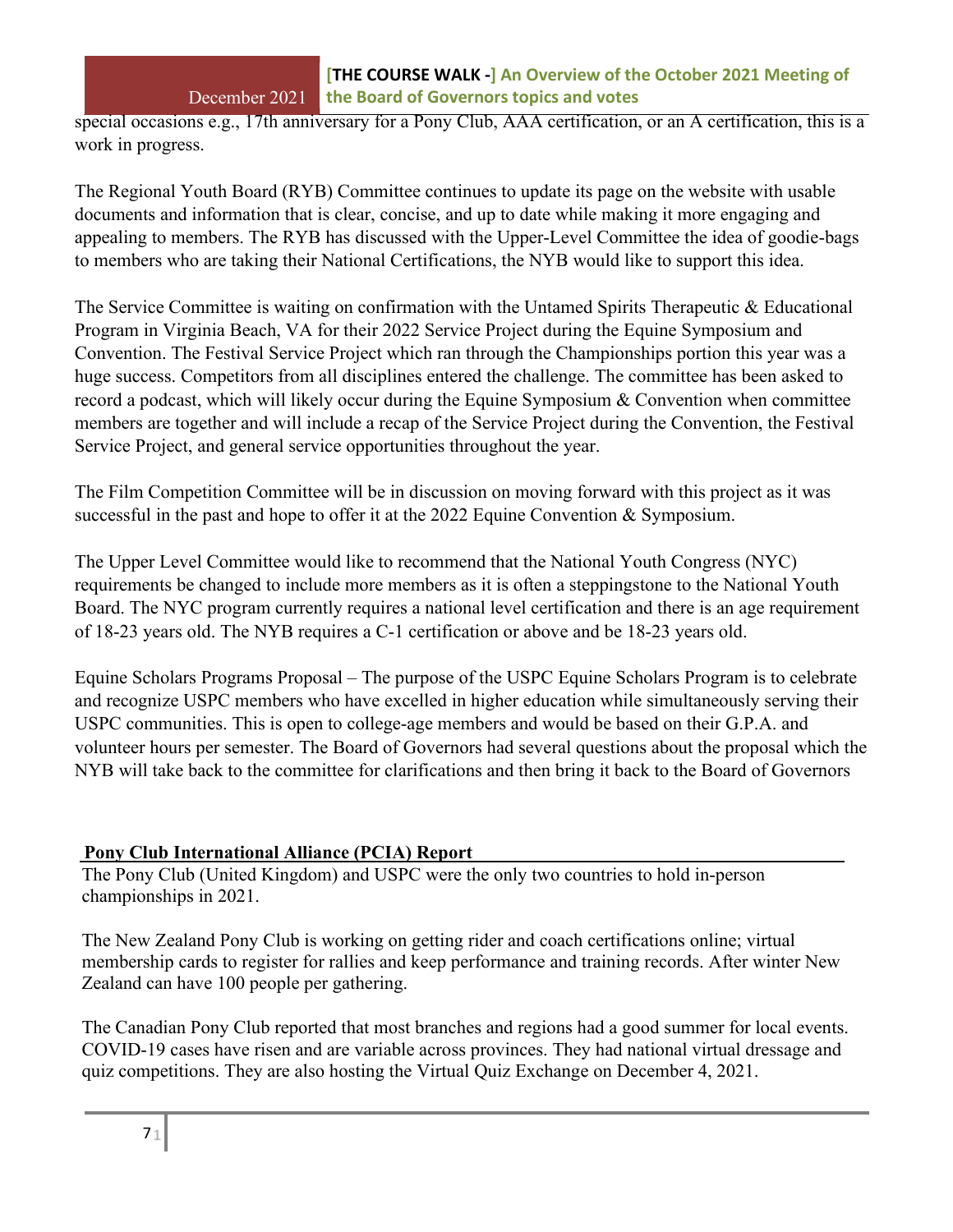The Hong Kong Pony Club reported normal activities, camps, rallies, and certificates as they have almost no COVID-19 cases as there is a 21-day quarantine to enter Hong Kong. Memberships have increased to levels of 10 years ago.

The Pony Club's (United Kingdom) membership has 30,000 members. Camps and branch meetings have resumed with some normality, though Centres are still recovering from COVID-19. They held Championships over 10 days and had 2,367 competitors.

The South African Pony Club will have two Championships in two places in the next month. Their financial year ends in September, and they expect to see some return to normalcy with membership after that.

Applications for the PCIA Youth Board are being accepted for USPC members begging the end of November/first of December. Selections of two representatives will be the first week of January with the first meeting of the Youth Board being in February and hosted by Australia.

The Virtual Dressage Exchange was well received with 140 entries from 8 countries. USPC had 17 members that participated.

### **Board Committee Highlights**

#### **Safety:**

A total of 132 Incident Reports have been submitted as of October 8, 2021.

The Safety Handbook has undergone a thorough review by the committee. The revised handbook will be available in early 2022.

# **Strategic Planning:**

With the data from Dr. Garkovich's external review and the Task Force recommendations, the Strategic Planning Committee has identified five strategic areas that reflect the approved recommendations, are essential to mission support, and are key to the future state of USPC:

- $\triangleright$  People
- $\triangleright$  Education
- $\triangleright$  Innovation and Brand Development
- Organizational Model
- $\triangleright$  Sustainability

# *USPC Strategic Plan:*

*Our Mission: The United States Pony Clubs, Inc. is an educational organization which builds the foundations of teamwork and sportsmanship through riding, mounted sports, care of horses and ponies, while developing and enhancing leadership, confidence, responsibility, and a sense of community in its youth and adult members.*

**People:** USPC's future, like its history, will build on the quality of the experience for its members and volunteers. The Board of Governors and staff will create consistency in its programs including, but not limited to, instruction, testing, horse management and competition. By simplifying requirements, USPC volunteers will have achievable, clear expectations, and receive strong support and training. The Board of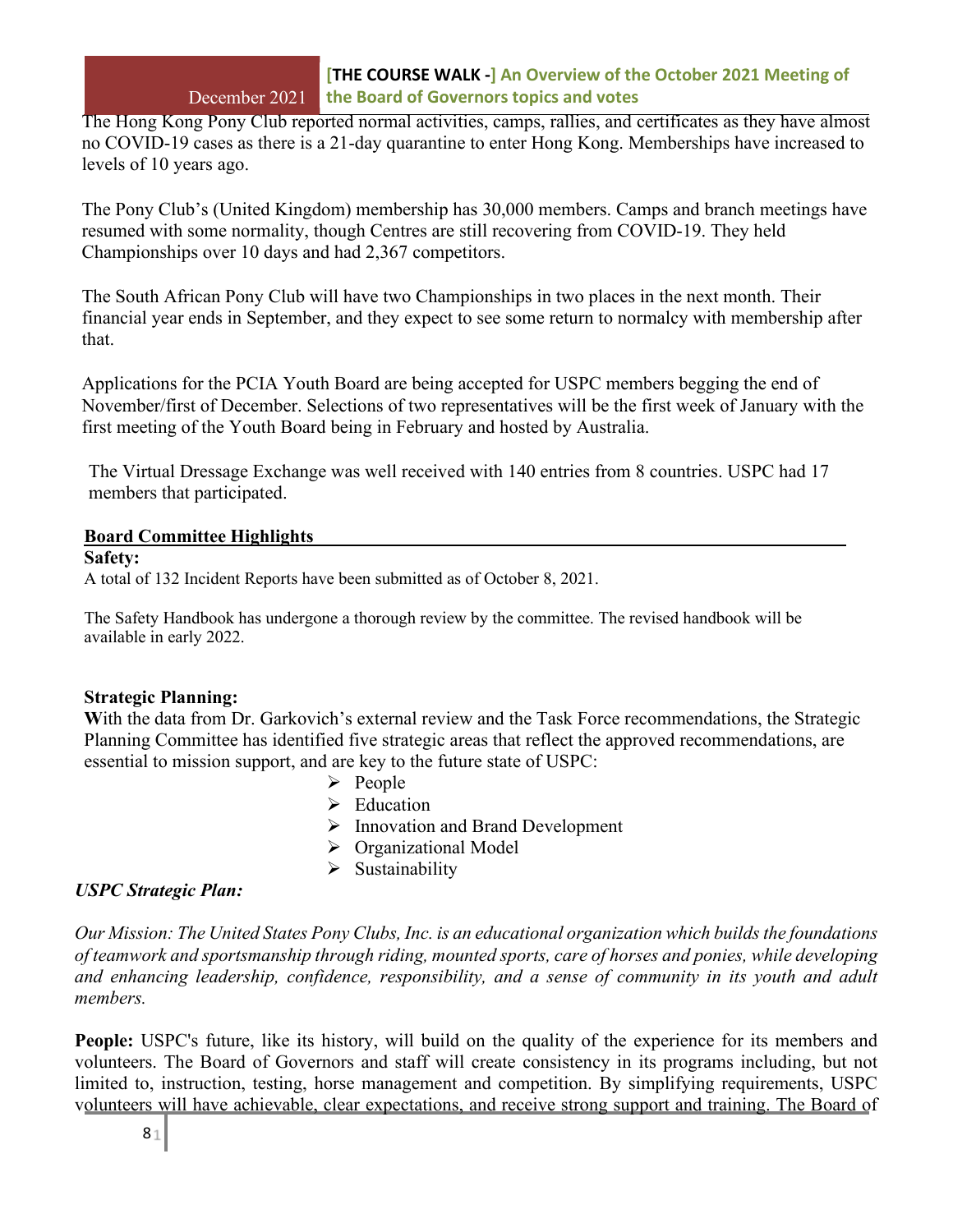# **[THE COURSE WALK -] An Overview of the October 2021 Meeting of** December 2021 **the Board of Governors topics and votes**

Governors and staff will take into consideration the experience of the member and volunteer when creating and implementing processes around the Pony Club program.

**Education:** The foundation of USPC is education. USPC will improve its ability to consistently deliver excellence in education, programs and instruction, that align with the Standards of Proficiency and its mission. USPC will provide support and opportunities for all volunteers and staff to deliver a consistent, practical approach to the Pony Club program – focusing on excellence, not perfection, and prioritizing member experiences above all else. Its member- focused approach will improve learning outcomes at the local, regional, and national levels of USPC.

**Innovation and Brand Development:** USPC will plan for future needs of members and volunteers by building on existing strengths and services and being flexible as an organization. The Board of Governors and staff shall ensure that innovative developments align with USPC's brand identity and organizational values to create a publicly known face of USPC that celebrates its unique identity in the equine industry.

**Organizational Model:** The needs and expectations of its members and volunteers has changed significantly in the last two decades. The Board of Governors and USPC staff will streamline operations in order to eliminate complexities that create little or no current value to USPC and its members and/or volunteers. Accountabilities and processes throughout the organization will be clarified to ensure the organization is staff driven, member centered, and volunteer supported.

**Sustainability:** USPC will strengthen its ability to fulfill and effectively deliver its mission now, and in the future. The Board of Governors and staff will explore ways to rebalance its funding model by reducing the percentage of its budget generated by membership revenue. In order to achieve this, USPC will develop other sources of revenue.

#### **Marketing & Communications:**

The official USPC magazine has been renamed "Discover USPC".

In 2021 three Pony Club Podcasts have been released. In 2022, the plan is to release one Podcast per month.

Each attendee at Festival received a commemorative USPC Festival Event Program.

We are increasing the utilization of the live search of the Annual Directory and are reformatting the webpage where this is displayed to better explain how live searches work. At the end of each year, the full directory will be captured and archived for historical purposes. Archived directories will be made available on request to protect the privacy of our members.

A brand-new Branding Guide with official USPC colors, fonts, and thread color suggestions have been produced.

Annual Report (Donor Yearbook) will be released in the spring and available online under Organizational Documents.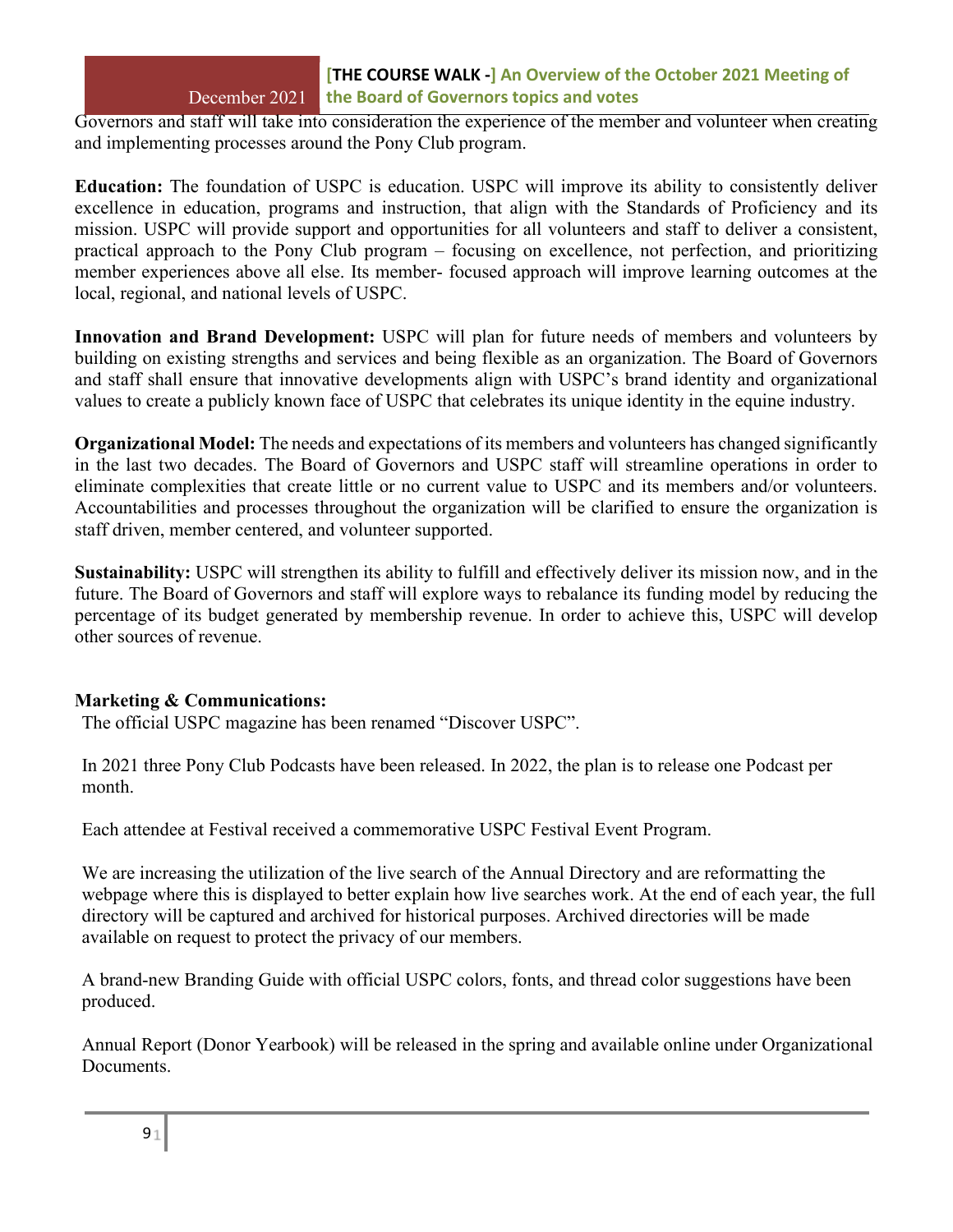USPC's social media have seen a big increase in use with the new schedule that highlights each department and the NYB at least once a week.

Shop Pony Club will be offering holiday gift bundles along with gifts for instructors, member to member, from a grandparent, etc. Limited editions of the Nancy Lindamood print, and the Booth Malone print are for sale with the proceeds benefiting the Annual Fund.

#### **Development**:

The 2021 Annual Fund goal is \$248,700, as of October 13 we have raised \$141,972.00

The fall Annual Fund Campaign has officially started with the theme – "Pony Club Inspiration – Inspired by You, Inspired by Pony Club, Inspired to Give".

Through a generous donation from the family of Bodgie Read, the Bodgie Read Memorial College Scholarship for Dressage and Eventing Riders was recently established. This scholarship will be put in rotation with the current scholarships USPC currently offers.

We are happy to announce the following USPC Scholarship recipients:

The Triple Crown Nutrition Scholarship was awarded to Kara Echternacht, an HB member from Miami Valley Pony Club who is majoring in finance at The Ohio State University. Kara is a second-time scholarship recipient.

The Dorothy Renfro Memorial Scholarship was awarded to Sydney Curtis, an HB member of the Pioneer Pony Club majoring in biotechnology at Utah State University.

The Stanley R. and Martha C. Helbert Scholarship was awarded to Elizabeth Beazer, a C-1 member of Brazos Pony Club who plans to major in journalism and media at the University of Texas at Austin

The Pony Club Jubilee Scholarships were awarded to Anna Ferrin, an H-B member of Loudoun Hunt Pony Club who will be studying civil engineering at Messiah University, and Erin Przybyl, an H-B member from Misty Morning Farm Pony Club Riding Center who plans to major in animal science/biochemistry at Iowa State University.

The Anson W. H. Taylor Memorial Scholarship was awarded to Madeline McDougal, an H-B member of Butte Valley Pony Club. Madeline is a second-time scholarship recipient attending William Jessup University and majoring in biology.

# **Diversity, Equity, Inclusion & Accessibility (DEIA):**

The committee is working on putting together a virtual introduction workshop to promote themselves and give members an insight into the work the committee is doing. The DEIA committee also will have an email where members can share stories.